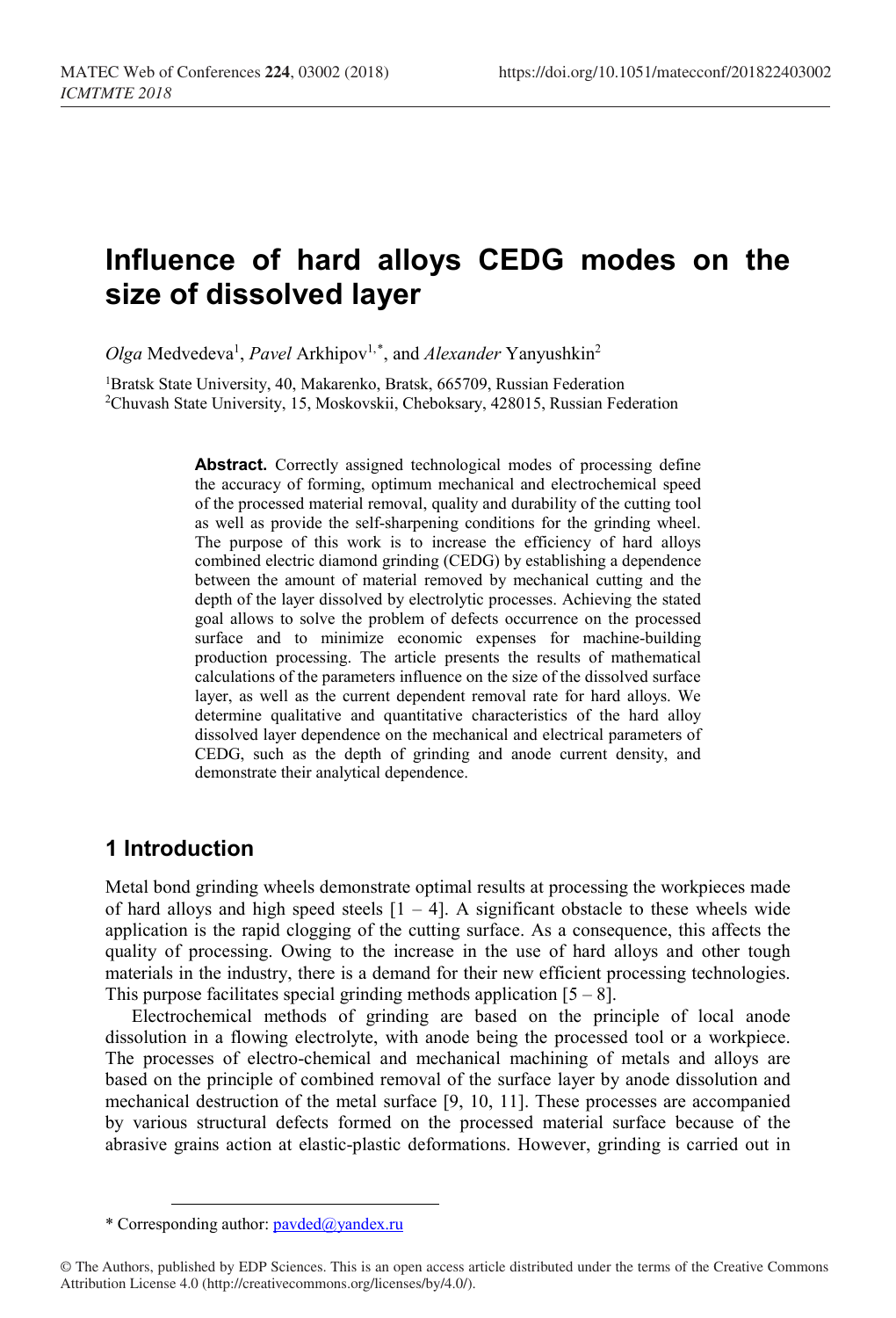the conditions of reduced resistance to plastic deformation at selective dissolution of different hard alloys phases.

The reactions of oxides, oxygen and other gases formation can occur on the anode in addition to the reactions of the anode dissolution of metal under the electric current influence, while the isolation of hydrogen and the deposition of cations from the electrolyte solution occur on the cathode. All these factors reduce the proportion of anode dissolution. Therefore, all correlations using calculations of electrochemical parameters should be adjusted by the current-dependent removal rate coefficient [11, 12, 13].

#### **2 Materials and research methods**

The research is carried out for the operations of surface grinding by the wheel periphery on universal 3E642E grinding-and-cutting machine modernized for CEDG. Metal bond diamond cup-shaped wheels were used in the experiments: АSV 80/63 М1 100%, АSV 125/100 М1 100%. Samples were made of the VK3, T15K6, TM3, TN20 hard alloys. Table 1 gives the values of electrochemical equivalents and densities for the studied alloys.

| Alloy<br>Properties             | VK3   | T15K6 | TM3    | <b>TN20</b> |
|---------------------------------|-------|-------|--------|-------------|
| $\varepsilon_{\rm m}$ , g/A·min | 0.015 | 0.012 | 0.0075 | 0.0073      |
| $\rho$ , g/cm <sup>3</sup>      | 15.0  | 11.0  | 5.9    | 5.7         |

**Table 1.** Alloys properties

The current dependent removal rate of material *η* was defined as the deviation degree of the substance mass which actually reacted on the electrode ( $m_{\text{pract}}$ ) in correlation with the one theoretically calculated by Faraday's Law ( $m_{theor}$ )

$$
\eta = \frac{m_{\text{pract}}}{m_{\text{theor}}}.
$$
\n<sup>(1)</sup>

According to Faraday's Law the mass of the metal deposited as a result of electrochemical dissolution from a surface unit is determined by:

$$
m_{theor} = \varepsilon_m \cdot I \cdot T \tag{2}
$$

where  $\varepsilon_m$  – is the weight electrochemical equivalent, [g/A⋅min]; *I* – is current power,  $[A]$ ;  $T -$  is the time of the anode dissolution,  $\lceil \text{min} \rceil$ .

Dividing this expression by the time of dissolution, multiplying and dividing by the value of the anode area, the result is:

$$
\frac{m_{theor}}{T} = \frac{\varepsilon_m \cdot I \cdot T}{T \cdot S_A} \cdot S_A \tag{3}
$$

The current dependent removal rate is also defined as the relationship of the experimentally found mass removal (substance removal rate)  $Q_{m \exp}$  to  $Q_{m \text{ theory}}$  specified theoretically [13].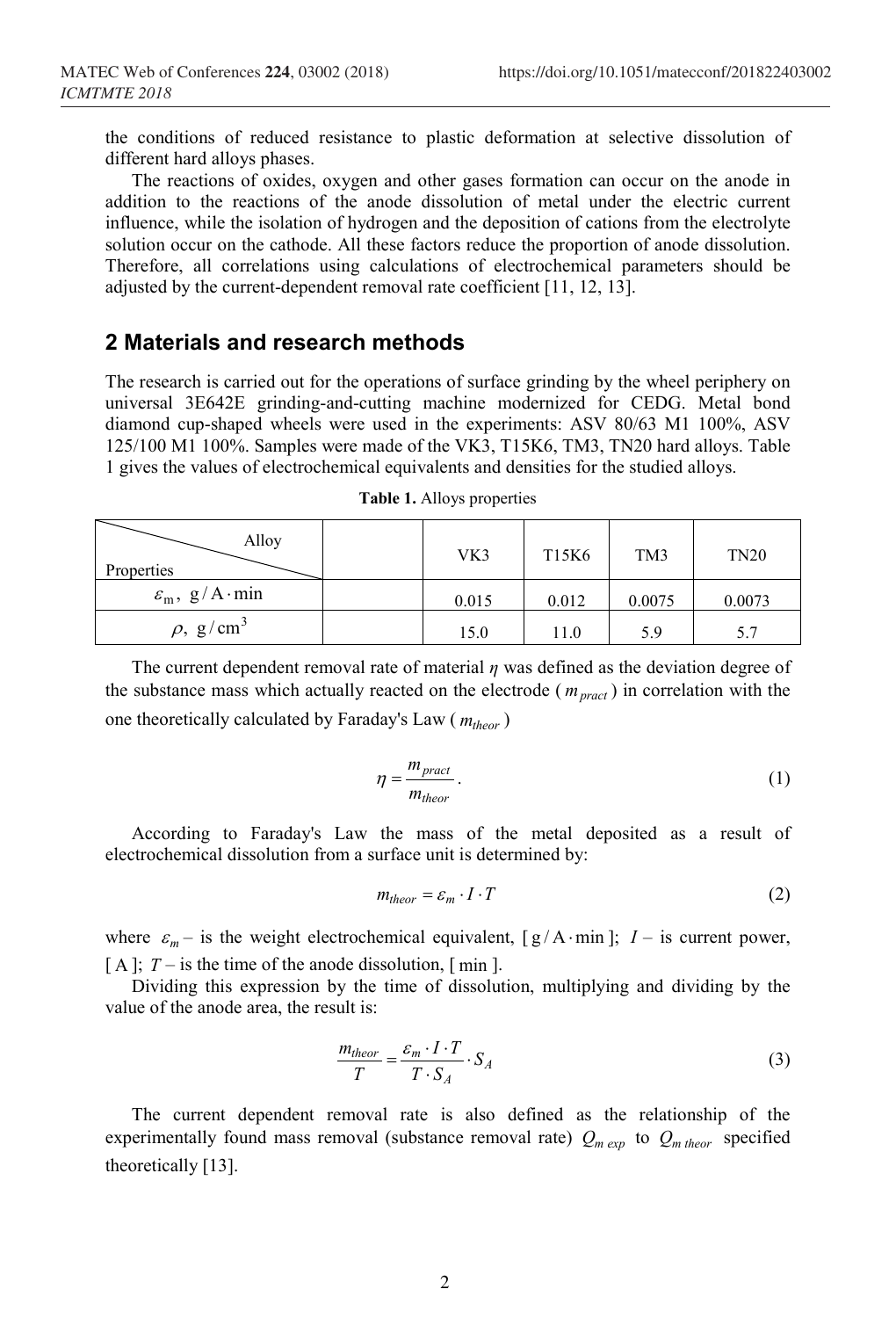$$
\eta = \frac{Q_{m \exp}}{Q_{m \text{ theor}}}.
$$
\n(4)

Taking into account  $(2, 3)$  the expression for the definition of mass removal is the following:

$$
Q_{m\,theor} = \varepsilon_m \cdot i_{ecd} \cdot S_A \tag{5}
$$

where  $i_{ecd}$  – is etching current density,  $[A/cm^2]$ ;  $S_A$  – is the anode area,  $[cm^2]$ .

The values of mass material removal from the surface unit were calculated theoretically  $Q_{m\,theor}$  [g/min] for hard alloys by the formula (5). For the same alloys, the values of mass removal  $Q_{m \text{ exp }}$  [g/min] were obtained by experimental means [13].

#### **3 Results and discussion**

According to the data obtained by the formula (4) the current dependent removal rate values are determined for hard alloys at different values of anode current density  $i_{ecd}$ . Table 2 shows the results of the calculations.

| Alloy       | $i_{ecd}$ , [A/cm <sup>2</sup> ] | $Q_{m\,theor}$ , [g/min] | $Q_{m \exp}$ , [g/min] | $\eta$ |
|-------------|----------------------------------|--------------------------|------------------------|--------|
| VK3         | 10                               | 0.5                      | 0.3                    | 0.60   |
|             | 20                               | 1.0                      | 0.6                    | 0.62   |
|             | 30                               | 1.5                      | 0.9                    | 0.60   |
|             | 40                               | 2.0                      | 0.1                    | 0.50   |
|             | 60                               | 3.0                      | 1.4                    | 0.47   |
| T15K6       | 10                               | 1.4                      | 0.9                    | 0.56   |
|             | 20                               | 2.8                      | 1.6                    | 0.57   |
|             | 30                               | 4.1                      | 2.2                    | 0.53   |
|             | 40                               | 5.6                      | 2.5                    | 0.44   |
|             | 60                               | 8.4                      | 2.7                    | 0.32   |
| TM3         | 10                               | 0.7                      | 0.4                    | 0.57   |
|             | 20                               | 1.4                      | 1.2                    | 0.85   |
|             | 30                               | 2.1                      | 2.0                    | 0.95   |
|             | 40                               | 2.8                      | 2.3                    | 0.82   |
|             | 60                               | 4.2                      | 3.0                    | 0.71   |
| <b>TN20</b> | 10                               | 0.7                      | 0.5                    | 0.74   |
|             | 20                               | 1.4                      | 1.1                    | 0.78   |
|             | 30                               | 2.1                      | 1.4                    | 0.67   |
|             | 40                               | 2.8                      | 1.6                    | 0.57   |
|             | 60                               | 4.2                      | 2.1                    | 0.5    |

**Table 2.** Current dependent removal rate values for hard alloys

The unstable dynamics of the change in the anode current density is explained by the fact that the high rate of material dissolution in the electrochemical cell leads to the change in the electrolyte concentration. The solution is saturated with ions of hard alloy. The dissolution of the metal results in saturation of the treated surface with carbides which reduces the material's capacity to electrochemical dissolution [11].

The current density is to be raised to a certain value in order to increase the anode removal of metal. Excessive bond dissolution leads to the softening of the hard alloy deep layers which negatively affects the quality of the workpiece processed by grinding. The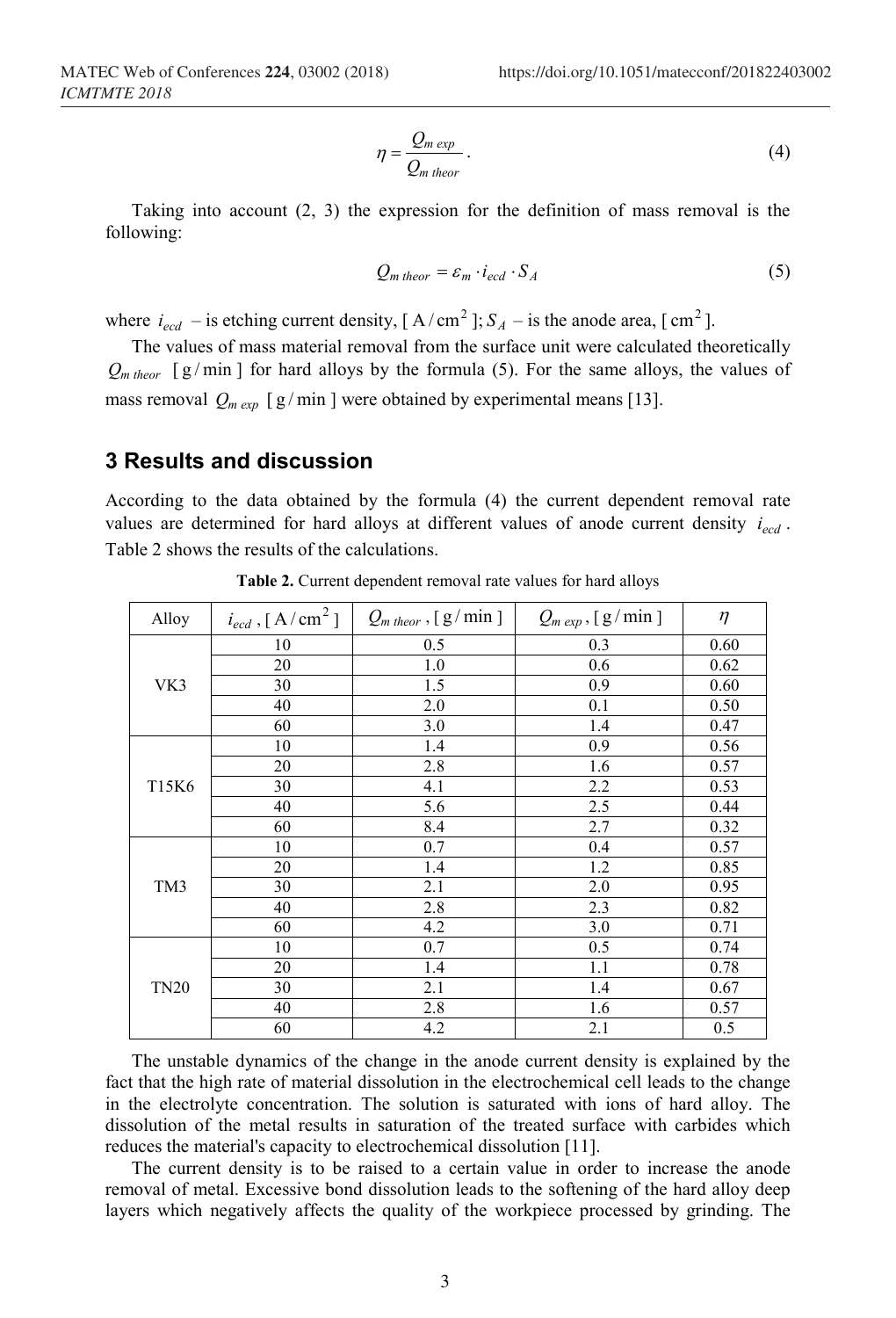depth of dissolution is the parameter characterizing the quantitative properties of electrochemical treatment meeting the requirements for the quality of the treated surface.

The amount of the anode-dissolved material is estimated by the amount of the dissolved layer removed from the surface unit [11]:

$$
h = \varepsilon_h \cdot \eta \cdot \int_0^{\tau} i_{ecd} d\tau \tag{6}
$$

where  $h$  – is the size of the dissolved material layer,  $[mm]$ ;  $\eta$  – is current dependent material removal rate;  $\varepsilon_h$  – is linear electrochemical equivalent,  $\left[ \frac{mm}{A \cdot min} \right]$ ;  $\tau$  – is time, [ min ].

Given that the density of the anode current is actually etching current, it does not depend on the time of dissolution owing to its small value ( $T = 10^{-5}$ ...10<sup>-6</sup> sec) [11] and  $T = \int d\tau$ , the size of the dissolved layer removed from the surface of the workpiece of  $S_A$ 0 area is determined by the formula:

$$
h = \varepsilon_h \cdot \eta \cdot T \cdot S_A \cdot i_{ecd} \tag{7}
$$

where  $T -$  is the time spent on dissolving,  $\lceil \text{min} \rceil$ .

The correlation between linear and weight electrochemical equivalents is used to define *h* :

$$
\varepsilon_h = \frac{\varepsilon_m \cdot 10}{\rho \cdot S_A} \tag{8}
$$

where  $\rho$  – is the material density, [  $g/cm^3$  ]. Taking into account (8) the formula (7) is:

$$
h = \frac{\eta \cdot \varepsilon_m \cdot i_{ecd} \cdot T \cdot 10}{\rho} \tag{9}
$$

The time spent on dissolving the surface of the processed material considering the depth of grinding, wheel radius and wheel rotation speed is determined by the formula (10) [13]:

$$
T = \frac{l}{60 \cdot V_{wh}} = \frac{R}{60 \cdot V_{wh}} \cdot \arccos \frac{R - t}{R},\tag{10}
$$

where  $l -$  is the length of the contact surface,  $[ \text{ mm} ]$ ;

 $t -$  is the depth of grinding,  $\lceil \text{mm} \rceil$ ;

 $R$  – is the radius of the grinding wheel,  $\lceil$  mm  $\rceil$ ;

 $V_{wh}$  – is the rotation speed of the grinding wheel,  $\lceil m/s \rceil$ .

In fact, the depth of substance dissolution is determined considering  $(7 - 10)$  by the formula:

$$
h = \frac{\eta \cdot \varepsilon_m \cdot i_{ecd} \cdot R \cdot \arccos \frac{R - t}{R}}{\rho \cdot V_{wh} \cdot 6000}
$$
 (11)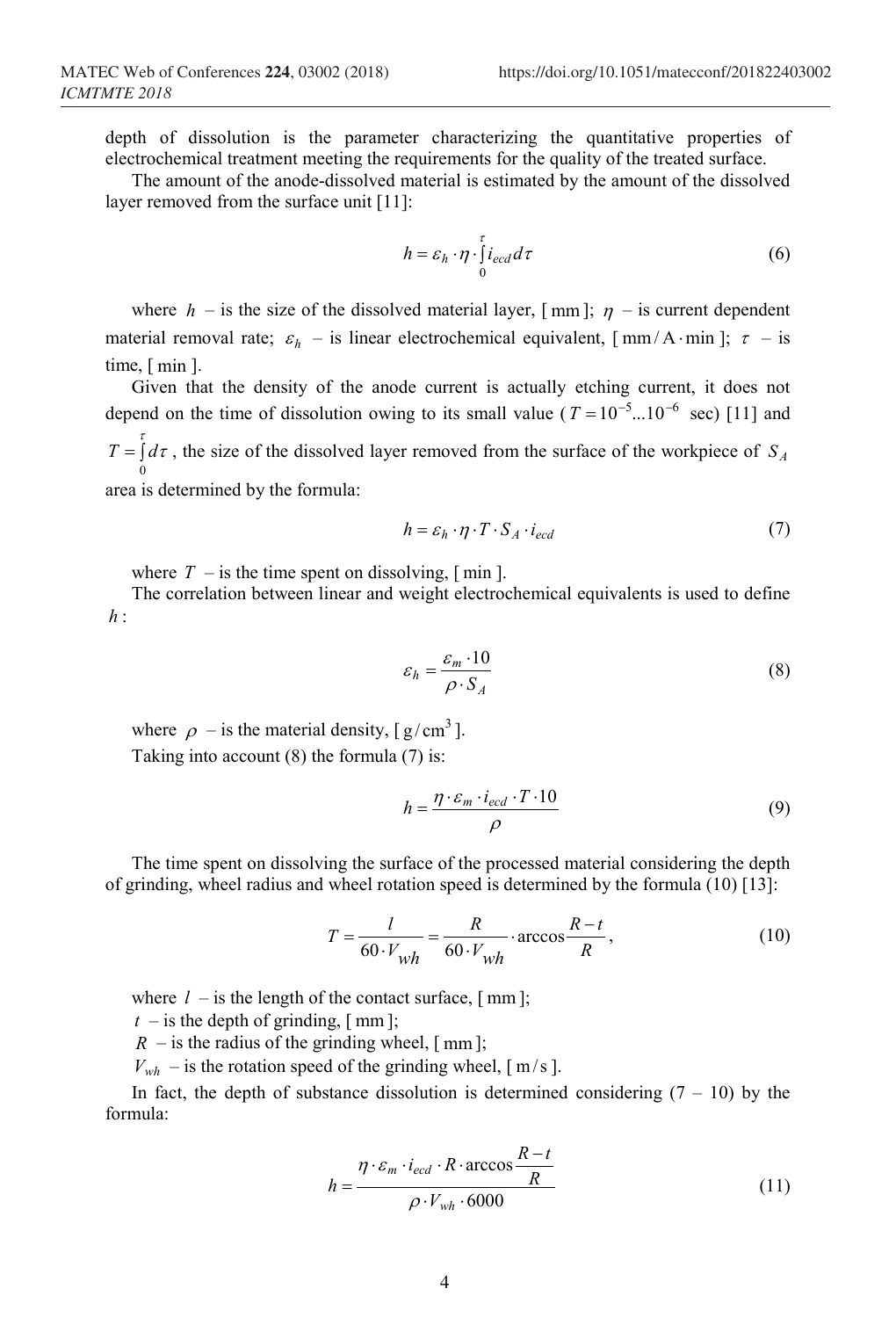The dependence of the dissolution depth of alloys on the grinding depth is shown in the diagrams of Fig.  $1 - 4$ .



**Fig.** 1. The dissolution layer depth of various alloys depending on the etching current density of  $V_{wh}$  = 35 m/s,  $i_{ecd} = 10...60$  A/cm<sup>2</sup>,  $t = 0.01$  mm.



**Fig. 2.** The dissolved layer depth of different alloys depending on the etching current density of  $V_{wh}$  = 35 m/s,  $i_{ecd} = 10...60$  A/cm<sup>2</sup>,  $t = 0.02$  mm.



**Fig.** 3. The dissolved layer depth of different alloys depending on the etching current density of  $V_{wh}$  = 35 m/s, *iecd* = 10…60 A/cm2, *t* = 0.03 mm.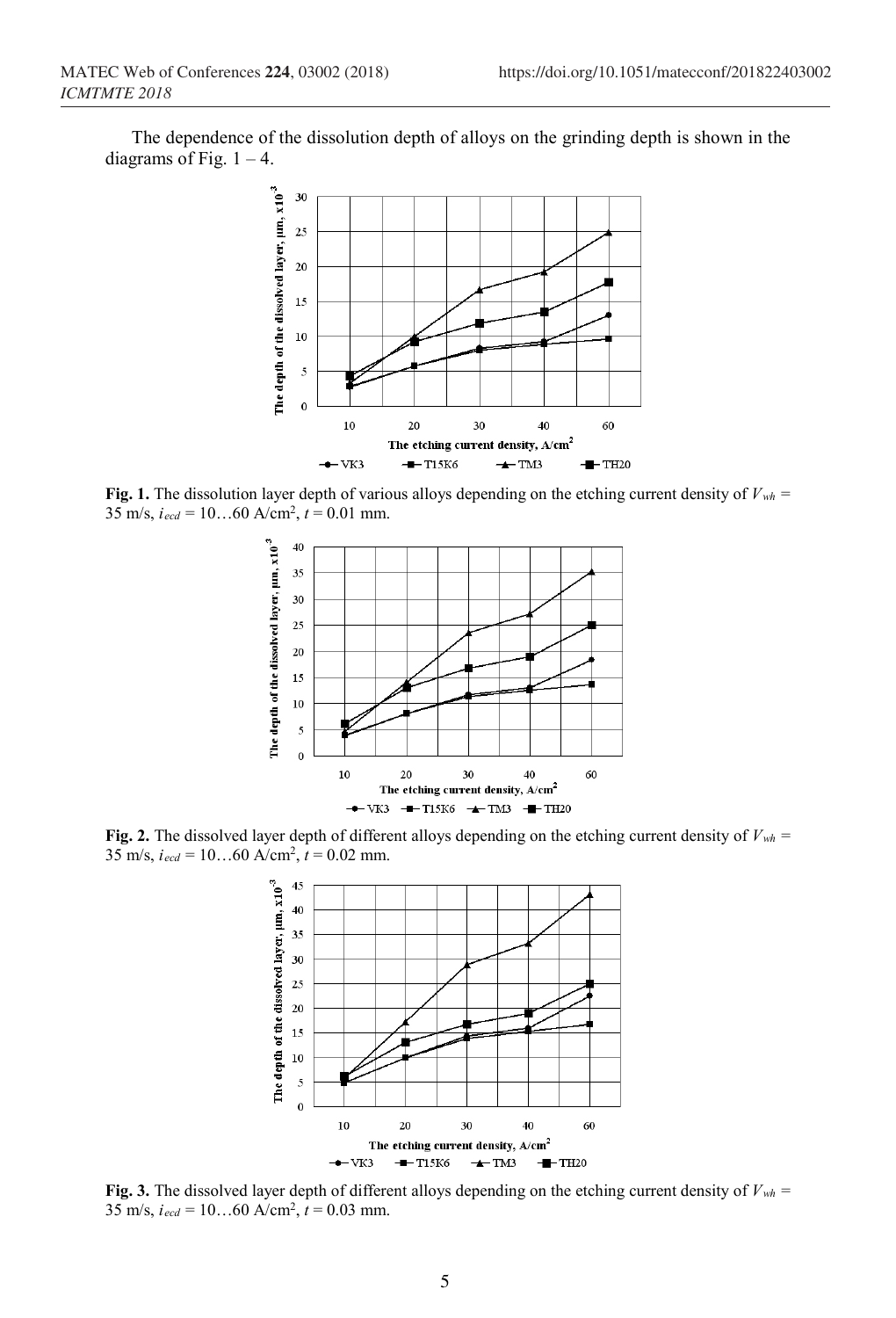

**Fig.** 4. The dissolved layer depth of different alloys depending on the etching current density of  $V_{wh}$  = 35 m/s,  $i_{ecd} = 10...60$  A/cm<sup>2</sup>,  $\hat{t} = 0.04$  mm.

The depth of dissolution essentially depends on the depth of grinding t. According to the formula (9), with the increase of t the time of electrochemical impact on the surface unit increases. It is noteworthy that  $h = h(t)$  is not a linear dependence. According to the results shown in table 3, the doubling of the grinding depth *t* (increase from 0.01 to 0.02) leads to an  $1.2 - 1.4$  times increase in the depth of dissolution *h*, and a fourfold increase in *t* (from 0.01 to 0.04) leads to an  $1.7 - 2$  increase in *h*.

The efficiency of the electro-diamond grinding depends on the contact area which is the function of the grinding depth: the greater its value, the greater the amount of electric current is required for the electrochemical dissolution. This naturally affects the processing efficiency and the amount of material removed from the treated surface.

## **4 Conclusions**

The amount of material removed from the surface as a result of combined electro-diamond grinding consists of the layer mechanically ground with diamond grains and the layer dissolved in the electrolyte. The amount of the dissolved layer is used to determine the contribution of electrochemical removal to the total volume of the ground material. Correctly assigned technological mode parameters define the accuracy of forming, optimum mechanical and electrochemical speed of material removal and provide the conditions for the grinding wheel self-sharpening. The use of combined electro-diamond grinding allows optimum use of electrical phenomena for anode dissolution of the processed material surface by selecting the mechanical parameters. The research established a close connection between the depth of the dissolved layer and the depth of grinding. The choice of optimal modes of combined electro-diamond grinding solves the problem of defects formation on the treated surface, as well as minimizes the cost of workpiece machining.

The reported study was funded by RFBR according to research project №16-38-00123 mol\_a.

## **References**

1. P. Herzenstiel, J.C. Aurich, *CBN-grinding wheel with a defined grain pattern – extensive numerical and experimental studies*, Machining Science and Technology, **14**, pp. 301-322 (2010).